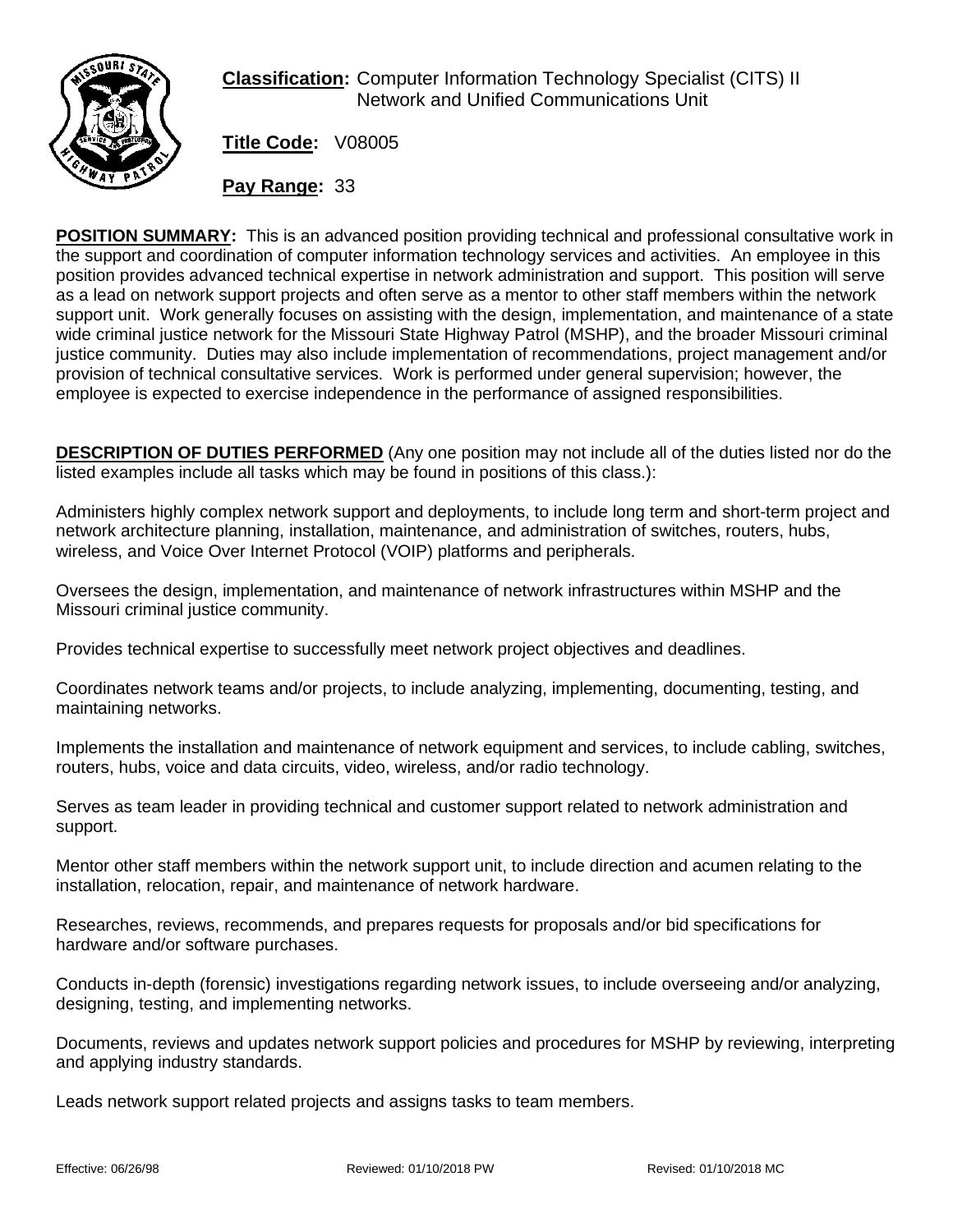Performs other related work as assigned.

**REQUIRED KNOWLEDGE, SKILLS, AND ABILITIES:** Considerable knowledge of the principles of computer programming and systems analysis, design, testing and documentation.

Considerable knowledge of the general operating principles and capabilities of computer hardware and software.

Considerable knowledge of networking fundamentals, routing protocols, and switch configuration.

Considerable knowledge of or ability to learn the Criminal Justice Information Services (CJIS) Security Policy.

Considerable knowledge of or ability to learn the MULES system as it relates to the technical connectivity and CJIS Security requirements.

Considerable knowledge of software reference libraries and related utility programs.

Considerable knowledge of computer security systems and procedures.

Considerable knowledge of computer networking and telecommunications.

Considerable knowledge of computer operating systems.

Working knowledge of or ability to learn the agency's automated information systems.

Working knowledge of or ability to learn the agency's functions and their interrelationships.

Working knowledge of the principles of cost benefit analysis.

Working knowledge of the principles of project management.

Working knowledge of the principles of disaster recovery.

Working knowledge of the procurement process.

Working knowledge of continuing trends and developments in computer hardware and software.

Working knowledge of various computer platforms.

Working knowledge of the information strategic planning process.

Working knowledge of the systems management process.

Possess good organizational skills.

Possess research and analysis skills.

Ability to utilize project management tools.

Ability to prepare and interpret computer program documentation.